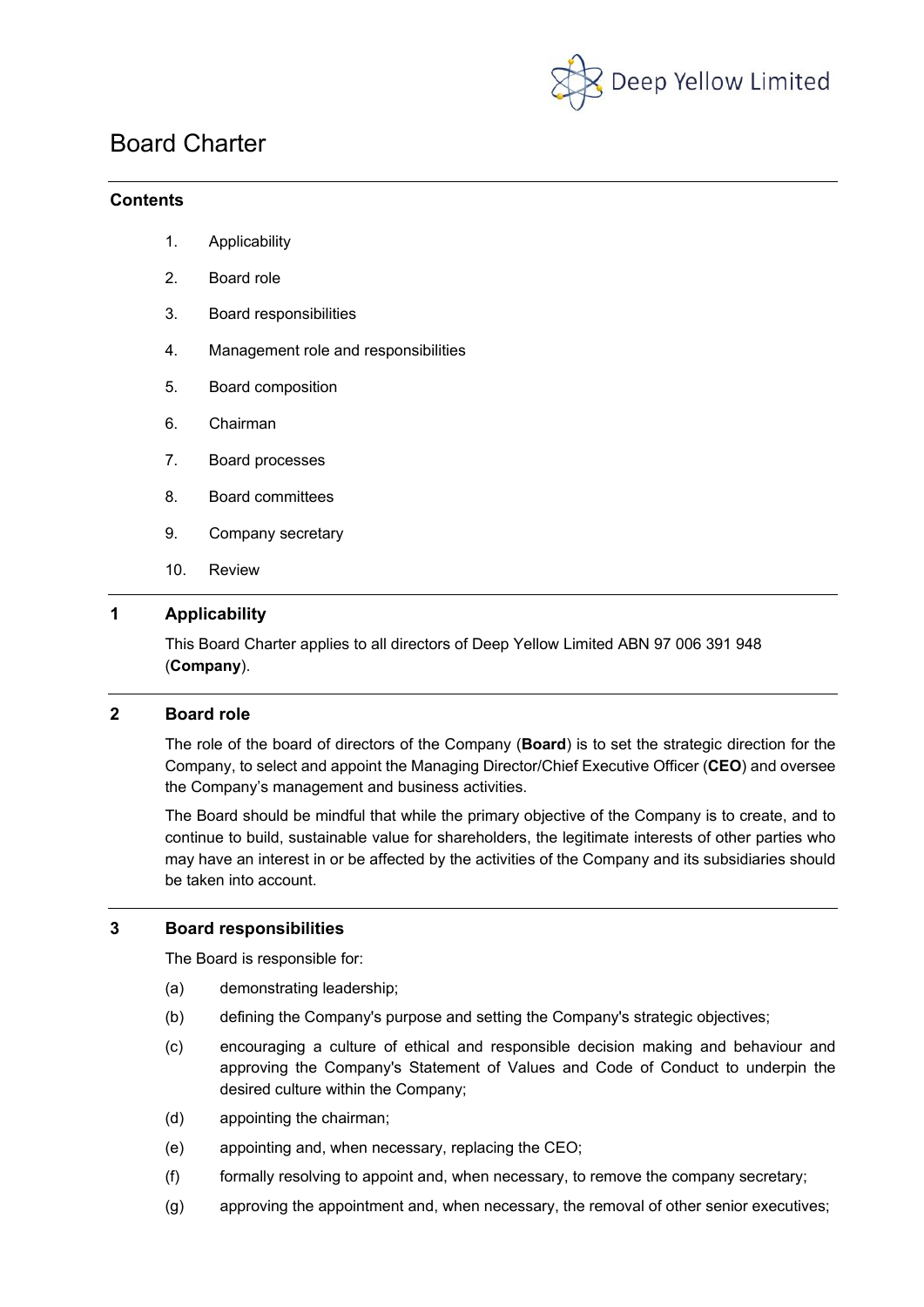- (h) overseeing management in its implementation of the Company's strategic objectives, instilling of the Company's values and performance generally and, whenever required, challenging management and holding it to account;
- (i) approving operating budgets and major capital expenditure;
- (j) monitoring the financial performance of the Company and overseeing the integrity of the Company's accounting and corporate reporting systems, including the external audit;
- (k) overseeing the Company's process for making timely and balanced disclosure of all material information concerning the Company that a reasonable person would expect to have a material effect on the price or value of the Company's securities, including the adoption of appropriate policies and procedures, and monitoring their operation;
- (l) ensuring that the Company has in place an appropriate risk management framework (for both financial and non-financial risks), setting the risk appetite within which the Board expects management to operate and assessing the effectiveness of management's implementation of the risk management framework;
- (m) satisfying itself that an appropriate framework exists for relevant information to be reported by management to the Board;
- (n) approving the Company's remuneration framework and satisfying itself that the Company's remuneration policies are aligned with the Company's purpose, values, strategic objectives and risk appetite;
- (o) approving processes and procedures designed to ensure compliance with the ASX Listing Rules on continuous disclosure.
- (p) approving the policies, processes and framework for identifying, analysing and addressing complaints (including whistleblowing) and review material complaints and their resolution.
- (q) approving the process for communicating the Code of Conduct to staff and assess the effectiveness of, and compliance with the Code of Conduct;
- (r) reviewing the Company's insurance program, having regard to it business and the insurable risks associated with its business;
- (s) monitoring the effectiveness of the Company's governance practices, including formulating and adopting, monitoring compliance with and reviewing, appropriate governance policies and procedures;
- (t) if considered appropriate, establishing measurable objectives for achieving gender diversity in accordance with the Company's Diversity Policy, and annually reviewing those objectives and the Company's progress towards achieving them;
- (u) monitoring compliance with all of the Company's legal obligations, such as those obligations relating to the environment and occupational health and safety;
- (v) appointing the external auditor (where applicable, based on recommendations of the Audit and Risk Committee) and the appointment of a new external auditor when any vacancy arises, provided that any appointment made by the Board must be ratified by shareholders at the next annual general meeting of the Company;
- (w) making regular assessment of whether each non-executive director is independent in accordance with the Company's policy and guidelines of relationships affecting independent status as set out in the Appendix to this Board Charter;
- (x) providing overall corporate governance of the Company, including conducting regular reviews of the division of functions between the Board and management to ensure that it continues to be appropriate to the needs of the Company;
- (y) reviewing group-wide policies;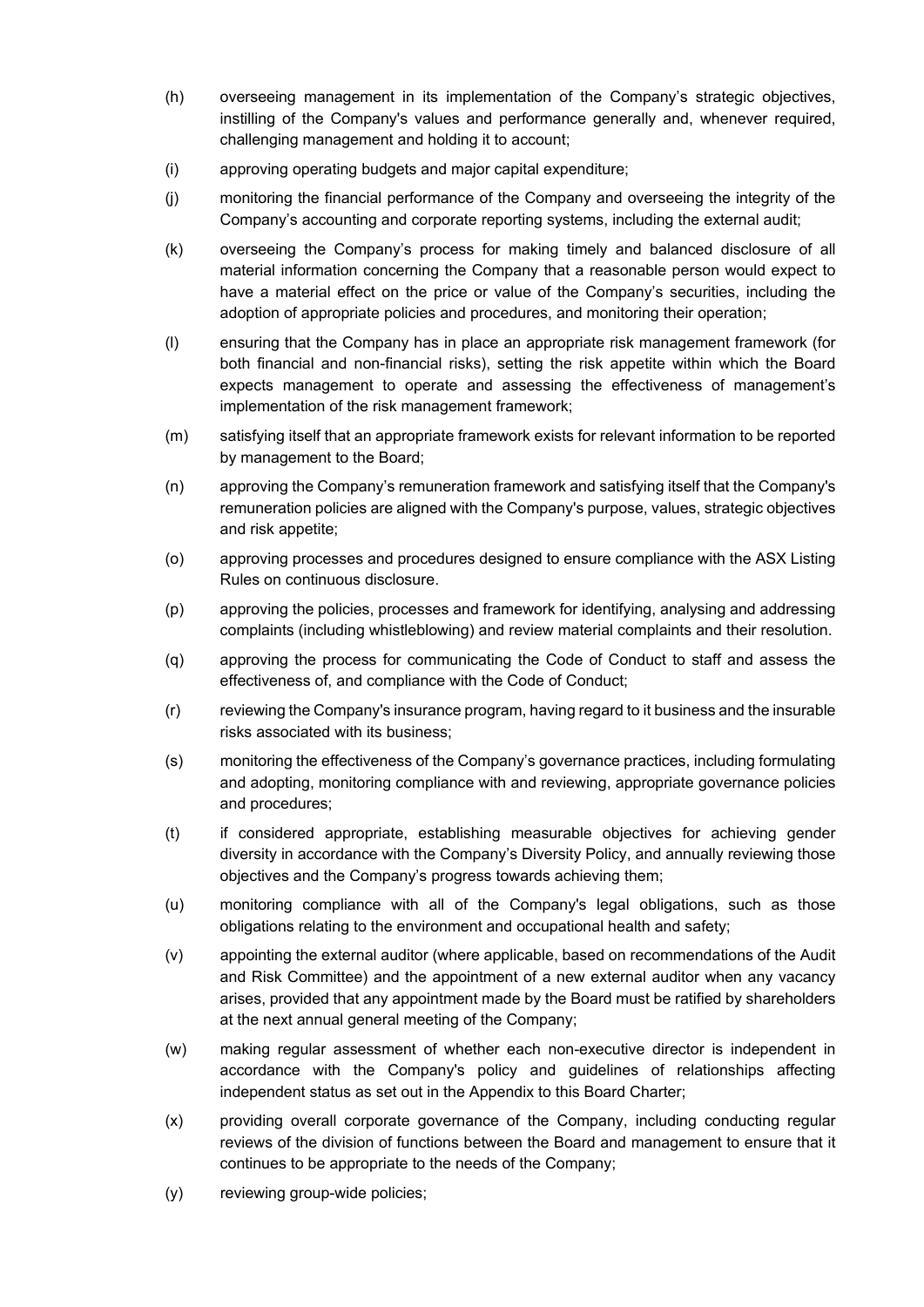- (z) satisfying itself that appropriate mechanisms are in place for the governance of subsidiary companies;
- (aa) approving the annual and half-yearly financial statements and quarterly reports; and
- (bb) approving the Company's annual corporate governance statement prepared in accordance with ASX Listing Rule 4.10.3.

The Board may delegate the matters listed above to a committee of the Board, with the Board retaining the ultimate oversight and decision-making power in respect of the matters delegated.

Directors must carry out their role in accordance with their legal duties.

# **4 Management role and responsibilities**

# **4.1 CEO**

The Board has delegated responsibility for the day-to-day running of the Company to the CEO.

The CEO is responsible for:

- (a) implementing the Company's strategic objectives and instilling and reinforcing the Company's Statement of Values while operating within the values, Code of Conduct, budget and risk appetite set by the Board;
- (b) all other aspects of the day-to-day running of the Company provided those matters do not exceed the Authority Threshold as defined in section 4.3;
- (c) providing the Board with accurate, timely and clear information on the Company's operations to enable the Board to perform its responsibilities. This obligation is not limited to information about the financial performance of the Company, but also its compliance with material legal and regulatory requirements and any conduct that is materially inconsistent with the Company's Statement of Values or Code of Conduct. The CEO is responsible for reporting all matters which exceed the Authority Threshold to the Board. All reports to the Board must present a true and fair view of the Company's financial condition and operational results;
- (d) appointing and, where appropriate, removing senior executives, including the chief financial officer and the company secretary, with the approval of the Board; and
- (e) evaluating the performance of senior executives.

#### **4.2 Other senior executives**

The Company's senior executives (management) are those people who have the opportunity to materially influence the integrity, strategy and operation of the Company and its financial performance.

Management's role is to support the CEO and assist the CEO implement the strategic objectives set by the Board and the day-to-day running of the Company, in accordance with the delegated authority of the Board.

Management is responsible for:

- (a) implementing the strategic objectives and operating within the risk appetite set by the Board;
- (b) all other aspects of the day-to-day running of the Company provided those matters do not exceed the Authority Threshold as defined in section 4.3; and
- (c) providing the Board with accurate, timely and clear information to enable the Board to perform its responsibilities. This obligation is not limited to information about the financial performance of the Company, but also its compliance with material legal and regulatory requirements and any conduct that it is materially inconsistent with the Company's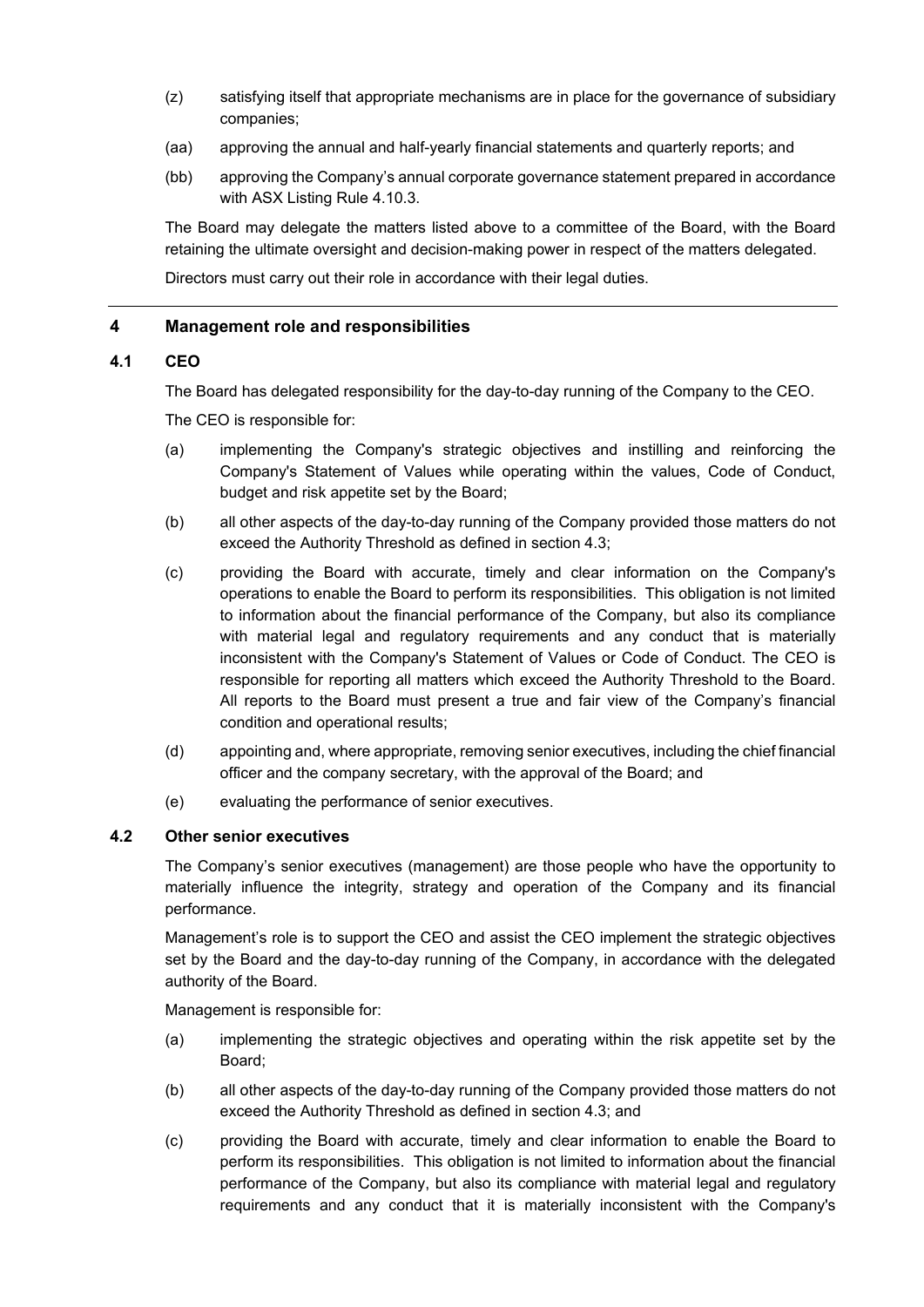Statement of Values or Code of Conduct. Senior Executives are responsible for reporting all matters which exceed the Authority Threshold at first instance to the CEO or, if the matter concerns the CEO, then directly to the Chairman.

# **4.3 Authority thresholds**

Any matter which falls within the following guidelines is a matter which exceeds the authority threshold (**Authority Threshold**).

- (a) Any matter that is outside the delegated authority of the CEO or the senior executives (as appropriate) as set out in the Company's delegated authority matrix as approved by the Board from time to time (**Delegated Authority Matrix**).
- (b) Any matter that:
	- (i) impacts on the reputation of the Company;
	- (ii) will, or could potentially, involve a breach of material legal and/or regulatory requirements;
	- (iii) is materially inconsistent with the Company's Statement of Values or Code of Conduct;
	- (iv) is outside the ordinary course of business; and/or
	- (v) could affect the Company's rights to its assets.
- (c) Contracts will be considered material if:
	- (i) they are outside the ordinary course of business;
	- (ii) they contain exceptionally onerous provisions in the opinion of the Board;
	- (iii) any default, should it occur, may trigger any of the tests in paragraph (b), or exceed the relevant amounts in the Delegated Authority Matrix;
	- (iv) they are essential to the activities of the Company and cannot be replaced, or cannot be replaced without an increase in cost of such a quantum, triggering any of the quantitative tests;
	- (v) they contain or trigger change of control provisions;
	- (vi) they are between or for the benefit of related parties; or
	- (vii) they otherwise trigger a threshold in the Delegated Authority Matrix.

# **5 Board composition**

# **5.1 General**

The Board should be of an appropriate size and collectively have the skills, commitment and knowledge of the Company and the industry in which the Company operates to enable it to discharge its duties effectively and to add value.

#### **5.2 Independence**

The Board recognises the importance of the appropriate balance between independent and nonindependent representation on the Board. Where practical and consistent with the Company's stage of development, a majority of the Board should be comprised of independent directors, and the Chairman should be an independent non-executive director. The Board will determine whether a director is independent in accordance with the guidelines set out in the Appendix to this Board Charter and will assess, at least on an annual basis, whether each of the non-executive directors is independent or not.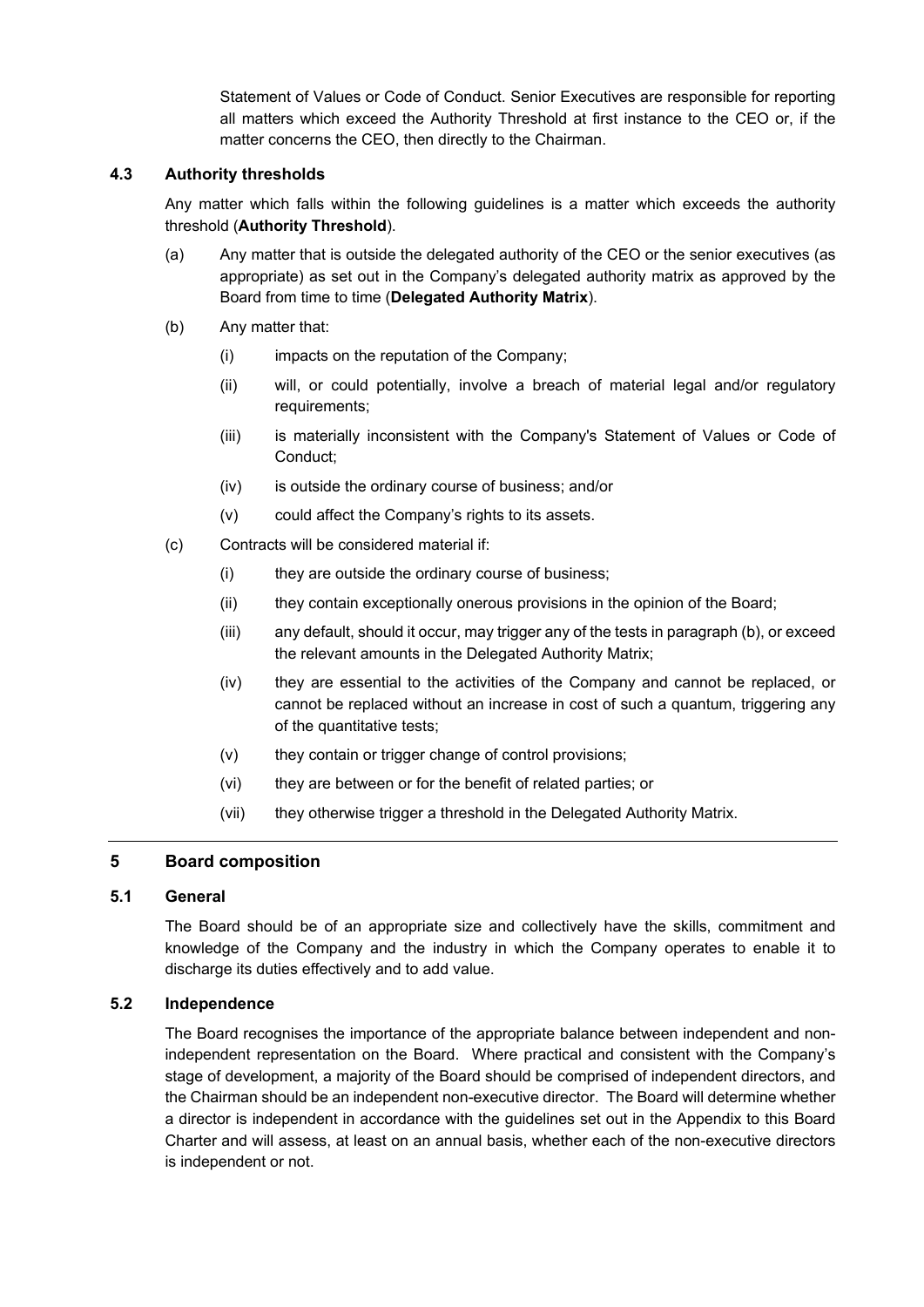# **5.3 Outside directorships**

A director should continually evaluate the number of boards on which they serve to ensure that the Company is given the time and attention detail required for the director to properly exercise their powers and discharge their duties.

# **5.4 Review of Board composition**

Board composition should be reviewed annually by the Board against the Company's Board skills matrix to ensure that the directors possess the mix of skills and diversity necessary to meet the requirements of the Company.

#### **6 Chairman**

Where practical, the Chairman should be an independent non-executive director.

The Chairman is responsible for leading the Board, facilitating the effective contribution of all directors and promoting constructive and respectful relations between directors and between the Board and management.

The Chairman is also responsible for:

- (a) setting the Board's agenda, in conjunction with the CEO and Company Secretary, and ensuring that adequate time is available for discussion of all agenda items, in particular strategic issues;
- (b) providing counsel to the CEO; and
- (c) arranging evaluation of the performance of the Board, individual director and Board committees (where applicable).

Any other position which the Chairman may hold either inside or outside the Company should not hinder the effective performance of the Chairman in carrying out their role as Chairman of the Company.

#### **7 Board processes**

#### **7.1 Board meetings**

The Board must convene meetings with such frequency as is sufficient to appropriately discharge its responsibilities. Board meetings are held in accordance with the Company's constitution.

Board and committee papers should be provided to directors sufficiently far in advance of the scheduled meetings to permit adequate preparation.

#### **7.2 Conflicts**

A director must inform the Chairman as soon as the director is aware of any conflict or potential conflict of interest which that director may have in relation to any particular item of business. Unless decided otherwise by the other members of the Board, the director should be absent from discussion and decision on that matter. Directors must strictly observe and comply with the requirements of the *Corporations Act 2001* (Cth) and the Company's constitution in relation to the conflicts.

#### **7.3 Independent professional advice**

If a director considers it necessary to obtain independent professional advice to properly discharge the responsibility of their office as a director then, provided the director first obtains approval for incurring such expense from the Chairman, the Company will pay the reasonable expenses associated with obtaining such advice.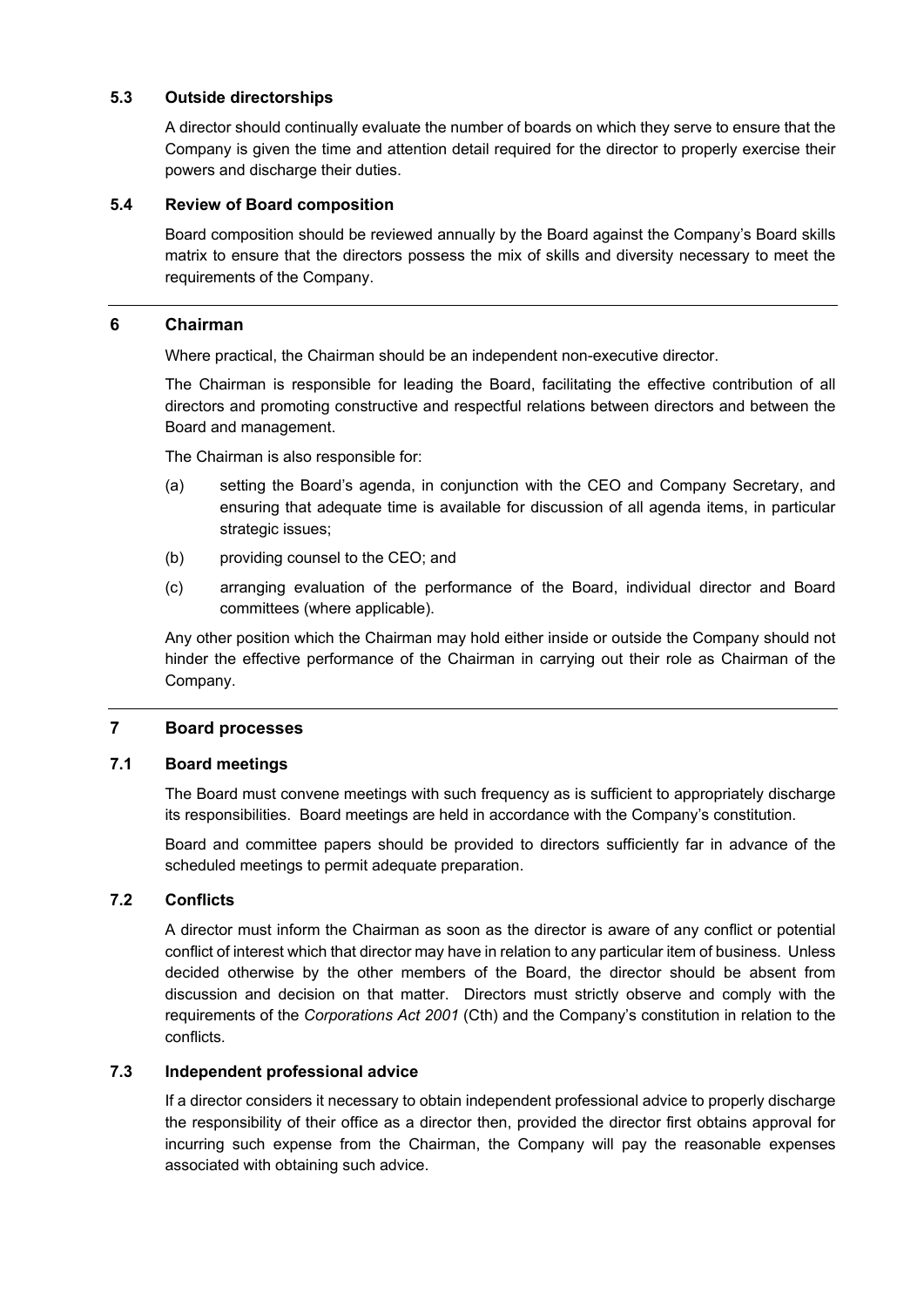Where it is the Chairman who is seeking the independent professional advice, the role of the Chairman to consider and provide approval as set out above should be carried out by the Board.

### **7.4 Continuing professional development**

The Nomination Committee (or equivalent) reviews whether the directors as a group have the skills, knowledge and familiarity with the Company and its operating environment to fulfil their role on the Board (and on any relevant Board committees) and, where any gaps are identified, consider what training or development could be undertaken to fill those gaps. Requests by individual directors for approval of professional education courses may be made to the Company Secretary and, where a request is approved, the cost of the course will be met by the Company.

#### **7.5 Non-executive directors**

Non-executive directors are encouraged to meet without executive directors or other senior executives at times scheduled from time to time.

#### **7.6 Board performance evaluation**

The performance of the Board will be evaluated on an annual basis in accordance with the Company's Process for Performance Evaluations (as amended from time to time).

# **8 Board committees**

The Board may from time to time establish committees to assist it in carrying out its responsibilities. For each committee, the Board should adopt a charter setting out the committee's composition, role, operations, responsibilities, authority and resources and any other relevant matter. The appointment of a chairman and members of the committee will be made by the Board.

The Board may also establish standing and ad hoc committees comprising members of management, as appropriate, to address particular matters and those committees will have responsibility to report directly to the Board.

# **9 Company Secretary**

The Company Secretary is accountable directly to the Board, through the Chairman, on all matters to do with the proper functioning of the Board. The Company Secretary's role is to support the effectiveness of the Board and its committees. Each director should be able to communicate directly with the Company Secretary and vice versa.

The responsibilities of the Company Secretary include:

- (a) advising the Board and its committees on governance matters;
- (b) monitoring that Board and committee policy and procedures are followed;
- (c) coordinating the timely completion and despatch of board and committee papers;
- (d) ensuring that the business at board and committee meetings is accurately captured in the minutes; and
- (e) helping to organise and facilitate the induction and professional development of directors.

# **10 Review**

This Board Charter will be reviewed annually, and updated as required.

*Reviewed and Adopted on 20 June 2019*